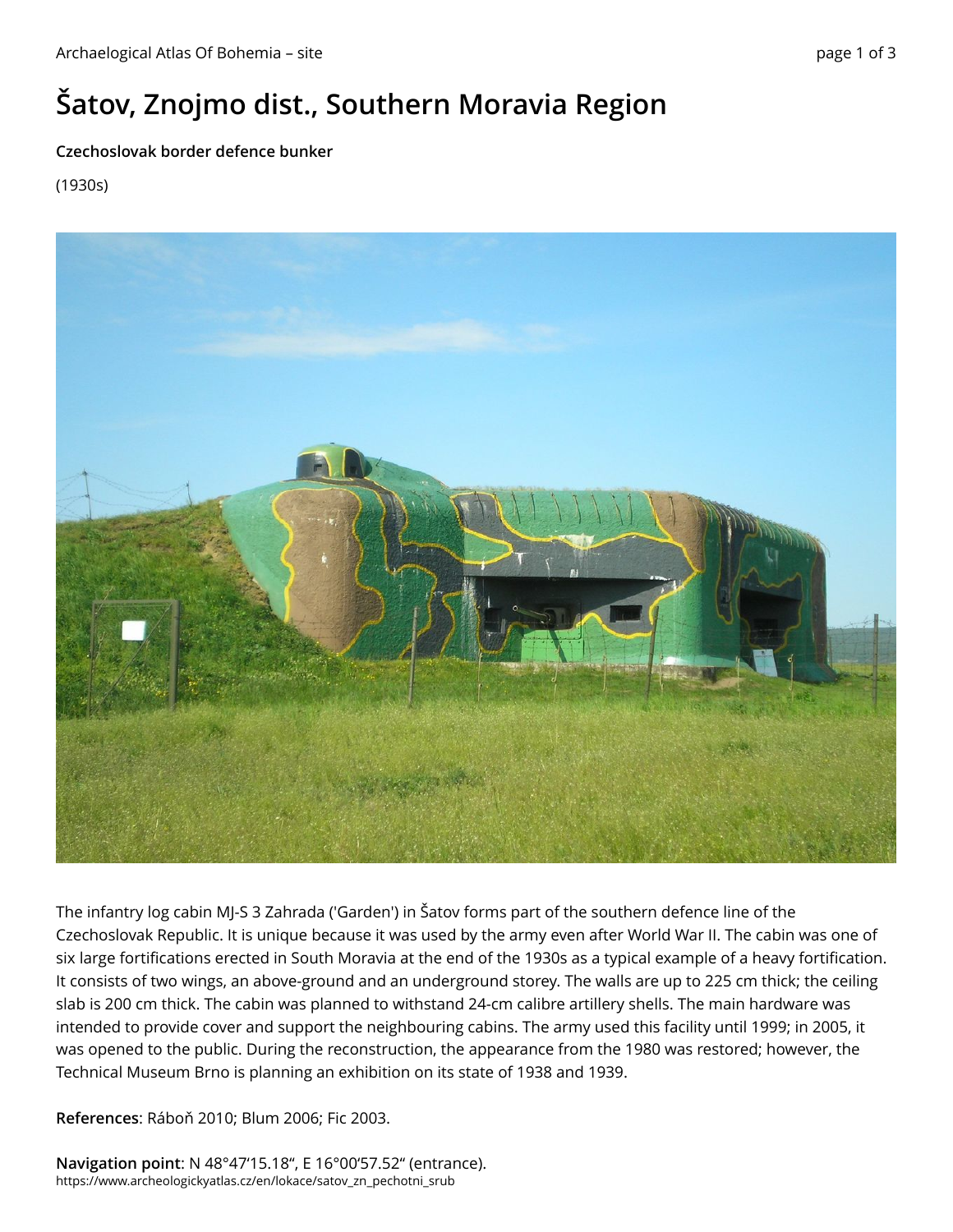



After Tomášek et al. 2015.